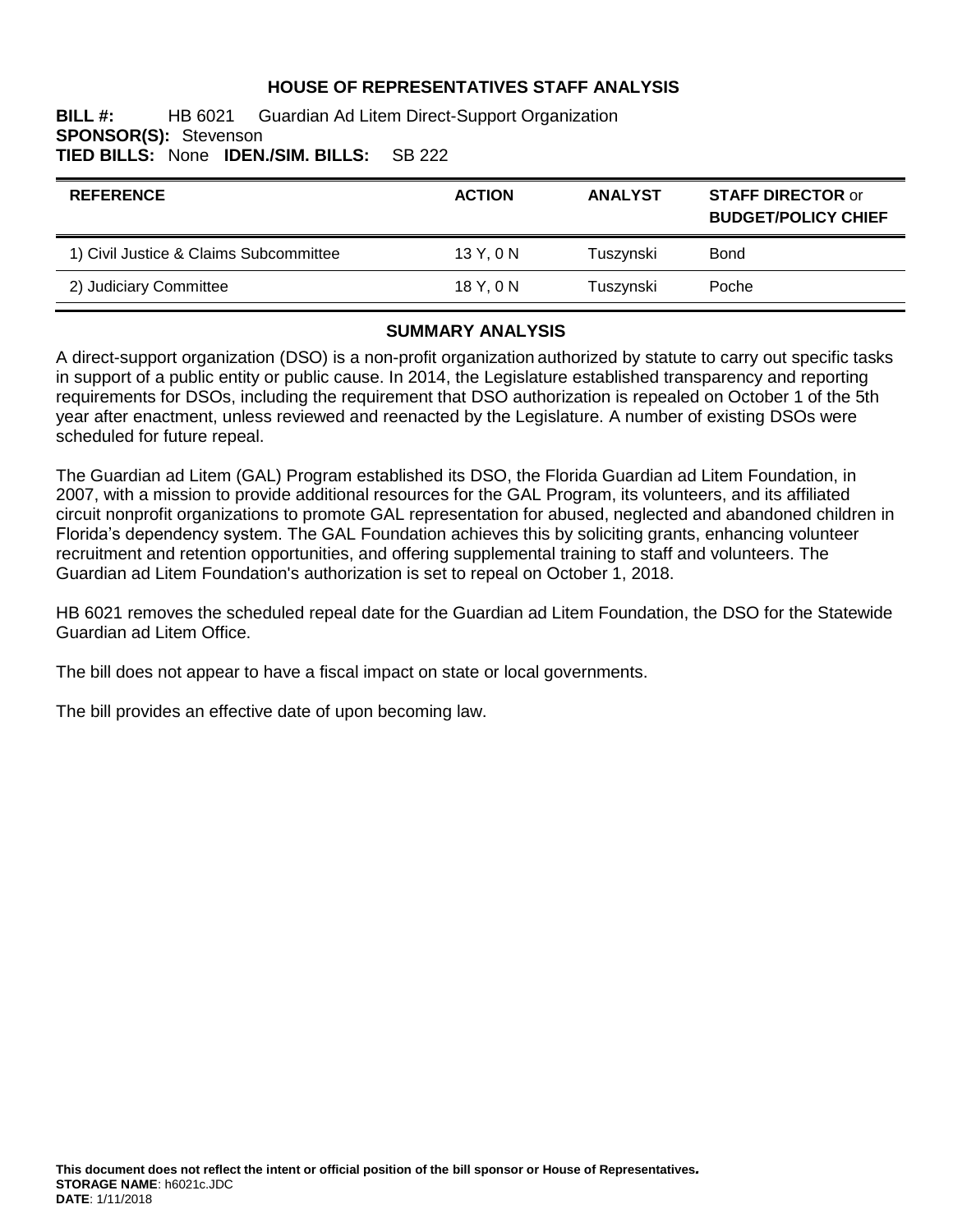### <span id="page-1-1"></span>**FULL ANALYSIS**

### **I. SUBSTANTIVE ANALYSIS**

#### A. EFFECT OF PROPOSED CHANGES:

#### **Background**

#### Direct-Support Organizations

A direct-support organization (DSO) is a non-profit organization authorized by statute to carry out specific tasks in support of a public entity or public cause. The function and purpose of a DSO is detailed in its enacting statute and the contract with the agency the DSO was created to support.<sup>1</sup>

#### DSO Transparency and Reporting Requirements

<span id="page-1-0"></span>In 2014, the Legislature created s. 20.058, F.S., establishing transparency and reporting requirements for DSOs.<sup>2</sup> Specifically, the law requires each DSO submit annually the following information to the agency it was created to support by August  $1:3$ 

- The name, mailing address, telephone number, and website address of the organization;
- The statutory authority or executive order that created the organization;
- A brief description of the mission of, and results obtained by, the organization;
- A brief description of the organization's plans for the next three fiscal years;
- A copy of the organization's code of ethics; and
- A copy of the organization's most recent Internal Revenue Service (IRS) Form 990.<sup>4</sup>

Additionally, the information submitted annually by a DSO must be available on the agency's website and include a link to the DSO's website, if one exists.<sup>5</sup> A contract between an agency and a DSO must be contingent upon the DSO submitting the required information to the agency and posting the information on the agency's website.<sup>6</sup> The contract must include a provision for ending operations and returning state-issued funds if the authorizing statute is repealed, the contract is terminated, or the organization is dissolved.<sup>7</sup> If a DSO fails to submit the required information to the agency for two consecutive years, the agency head must terminate its contract with the DSO.<sup>8</sup>

By August 15 of each year, the agency must report to the Governor, President of the Senate, Speaker of the House of Representatives, and the Office of Program Policy Analysis and Government Accountability the information submitted by each DSO, along with the agency's recommendation and supporting rationale to continue, terminate, or modify the agency's association with the DSO.<sup>9</sup>

Any law creating or authorizing a DSO must provide that the authorization is repealed on October 1 of the 5th year after enactment, unless reviewed and reenacted by the Legislature. A list of DSOs in existence prior to July 1, 2014 and scheduled for repeal in 2018 and 2019 is below:

 $\overline{a}$ 

 $5$  S. 20.058(2), F.S.

<sup>7</sup> Ch. 2017-75, L.O.F.

<sup>1</sup> SS*.* 14.29(9)(a), 16.616(1), and 258.015(1), F.S. See also Rules of the Florida Auditor General, *Audits of Certain Nonprofit*  Organizations (effective June 30, 2017), Rule 10.720(1)(b) and (d), available at: [https://flauditor.gov/pages/pdf\\_files/10\\_700.pdf](https://flauditor.gov/pages/pdf_files/10_700.pdf) (last accessed January 6, 2018). 2

S. 3, Ch. 2014-96, L.O.F

 $3$  S. 20.058(1), F.S.

<sup>&</sup>lt;sup>4</sup> The IRS Form 990 is an annual information return required to be filed with the IRS by most organizations exempt from federal income tax under 26 U.S.C. 501. 26 C.F.R. 1.6033-2.

 $6$  S. 20.058(4), F.S.

 $<sup>8</sup>$  Supra, FN 6.</sup>

**STORAGE NAME**: h6021c.JDC **PAGE: 2**  $^9$  S. 20.058(3), F.S.

**DATE**: 1/11/2018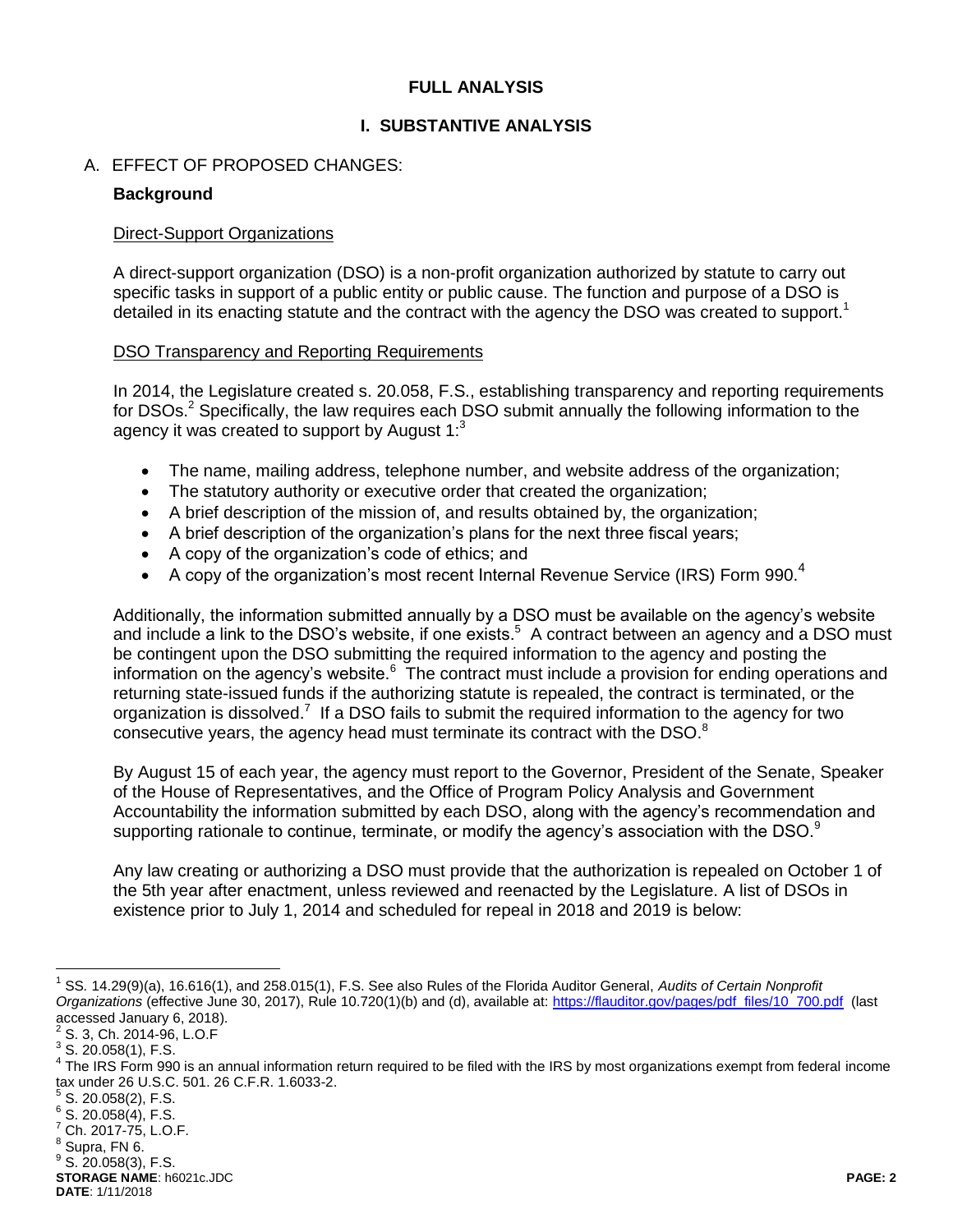| DSOs Scheduled for Repeal <sup>10</sup>       |                                                      |  |  |
|-----------------------------------------------|------------------------------------------------------|--|--|
| October 1, 2018                               | October 1, 2019                                      |  |  |
| Guardian ad Litem Program Foundation          | Department of Environmental<br>$\bullet$             |  |  |
| (s. 39.8298(8), F.S.)                         | Protection (s. 20.2551(6), F.S.)                     |  |  |
| Florida Department of Law Enforcement         | Division of Library and Information<br>$\bullet$     |  |  |
| for Florida Missing Children's Day            | Services (s. 257.43(4), F.S.)                        |  |  |
| (s. 683.231(8), F.S.)                         | Division of Recreation and Parks<br>$\bullet$        |  |  |
| <b>Department of Corrections</b><br>$\bullet$ | (s. 258.015(4), F.S.)                                |  |  |
| (s. 944.802(4), F.S.)                         | <b>Babcock Ranch Preserve</b>                        |  |  |
| Executive Office of the Governor to assist    | (s. 259.10521(4), F.S.)                              |  |  |
| victims of adult and juvenile crime.          | <b>Division of Cultural Affairs</b><br>$\bullet$     |  |  |
| (s. 960.002(6), F.S.)                         | (s. 265.703(4), F.S.)                                |  |  |
| Department of Juvenile Justice                | <b>Division of Historical Resources</b><br>$\bullet$ |  |  |
| (s. 985.672(7), F.S.)                         | (s. 267.17(4), F.S.)                                 |  |  |
|                                               | Florida Tourism Industry Marketing                   |  |  |
|                                               | Corporation                                          |  |  |
|                                               | (ss. 288.1226(9) and 288.923(6), F.S.)               |  |  |
|                                               | Florida Intergovernmental Relations                  |  |  |
|                                               | Foundation                                           |  |  |
|                                               | (s. 288.809(5), F.S.)                                |  |  |
|                                               | Fish and Wildlife Conservation                       |  |  |
|                                               | Commission                                           |  |  |
|                                               | (s. 379.223(4), F.S.)                                |  |  |
|                                               | Department of Agriculture and<br>$\bullet$           |  |  |
|                                               | <b>Consumer Services</b>                             |  |  |
|                                               | (s. 570.691(10), F.S.)                               |  |  |
|                                               | Florida Beef Council                                 |  |  |
|                                               | (s. 570.83(14), F.S.)                                |  |  |
|                                               |                                                      |  |  |

Current law requires all DSOs in existence prior to July 1, 2014 to be reviewed by the Legislature by July 1, 2019.<sup>11</sup>

# DSO Audit Requirements

Section 215.981, F.S., requires each DSO with annual expenditures in excess of \$100,000 to conduct an annual financial audit of its accounts and records.<sup>12</sup> The audit must be conducted by an independent certified public accountant in accordance with rules adopted by the Auditor General and the state agency that created, approved, or administers the DSO. The audit report must be submitted within nine months after the end of the fiscal year to the Auditor General and to the state agency the DSO supports. Additionally, the Auditor General may, pursuant to his or her own authority, or at the direction

 $\overline{a}$ 

 $10$  Supra, F[N 2.](#page-1-0)

 $^{11}$  S. 20.058(5), F.S.

**STORAGE NAME**: h6021c.JDC **PAGE: 3** <sup>12</sup> The independent audit requirement does not apply to a DSO for a university, district board of trustees of a community college, or district school board. Additionally, the expenditure threshold for an independent audit is \$300,000 for a DSO for the Department of Environmental Protection and the Department of Agriculture and Consumer Services.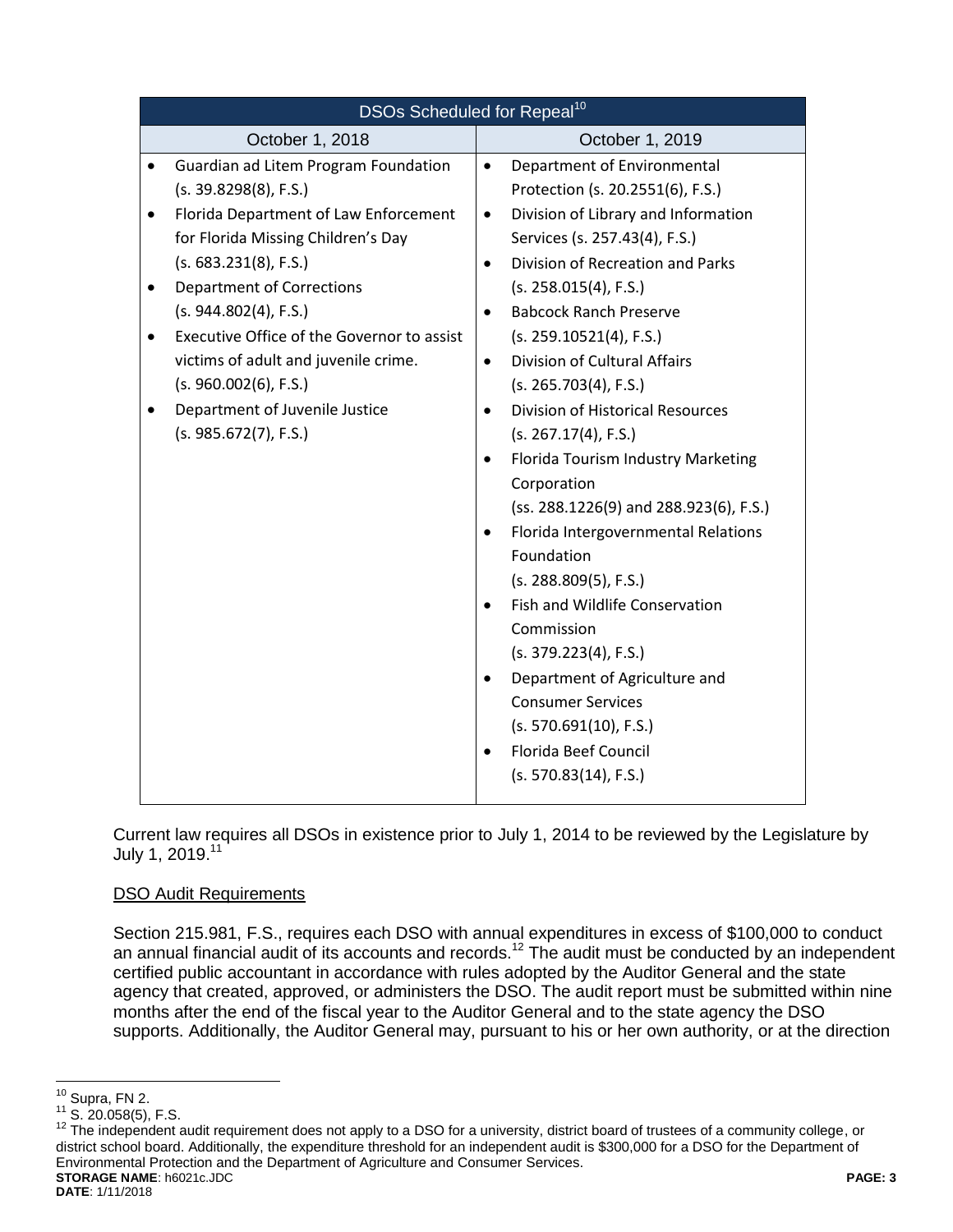of the Legislative Auditing Committee, conduct audits or other engagements of DSO accounts and records.<sup>13</sup>

### The Guardian ad Litem Program

Florida's Guardian ad Litem Program (GAL Program) advocates for the best interests of children alleged to be abused, neglected, or abandoned and who are involved in dependency proceedings.<sup>14</sup> The GAL Program uses a collaborative approach to represent children in the dependency system involving GAL volunteers, Child Advocacy Managers and GAL Program attorneys.<sup>15</sup> Currently the GAL Program advocates for more than 10,000 children in the dependency system. Over the last 35 years the GAL Program has had over 30,000 volunteers who have represented more than 250,000 children.<sup>16</sup>

Current law requires that a guardian ad litem (GAL) be appointed at the earliest possible time in an abuse or neglect proceeding.<sup>17</sup> The GAL is required to review all disposition recommendations and changes in placement, and must be present at all critical stages of the dependency proceeding or submit a written report of recommendations to the court.<sup>18</sup>

#### The Guardian ad Litem Foundation

The GAL Program established the Florida Guardian ad Litem Foundation (Foundation) as its DSO in 2007. The executive director of the Statewide GAL Office appoints the members of the board of directors. The board of directors serves at the pleasure of the executive director in carrying out the mission of the DSO, which is to provide additional resources for the GAL Program, its volunteers, and its affiliated circuit nonprofit organizations<sup>19</sup> in order to promote GAL representation for abused, neglected and abandoned children in Florida's dependency system.<sup>20</sup> The DSO is scheduled for repeal on October 1, 2018, unless reviewed and saved from repeal by the Legislature.<sup>21</sup>

According to the Statewide GAL Program, the Foundation continues to provide support to the GAL Program and serves the critical function of soliciting and receiving grants and resources from private and philanthropic organizations. In addition, the Foundation conducts the following activities that further the GAL Program's mission: <sup>22</sup>

- Developing statewide partnerships;
- Publicizing the GAL Program's mission to represent the best interests of children;
- Coordinating with and serving as a resource to the twenty non-profit organizations affiliated with local GAL Programs;
- Enhancing opportunities for recruitment and retention of volunteers; and
- Offering supplemental training opportunities for volunteers.

For the tax period beginning July 1, 2016 and ending June 30, 2017, the Foundation reported total revenue of \$178,092 and total expenditures of \$153,467.<sup>23</sup>

 $\overline{a}$  $13$  S. 11.45(3), F.S.

<sup>14</sup> S. 39.8201(1), F.S.

<sup>15</sup> Florida Guardian ad Litem Program, Annual Report, 2016, *A Voice Heard: Visualizing a Hopeful Future,* available at: [http://guardianadlitem.org/wp-content/uploads/2014/08/GAL-Annual-Report-for-Print4.pdf.](http://guardianadlitem.org/wp-content/uploads/2014/08/GAL-Annual-Report-for-Print4.pdf) (last accessed January 6, 2018).  $\frac{16}{16}$  Id.

 $17$  S. 39.822(1), F.S.

<sup>18</sup> S. 39.822(4), F.S.

<sup>&</sup>lt;sup>19</sup> Many of Florida's judicial circuits have non-profit organizations that raise money and sponsor activities for the local Guardian ad Litem program. Those include, Northwest Guardian ad Litem Foundation, Guardian ad Litem Foundation of Florida's First Coast, Child Advocates II of Tallahassee, and Voices for Children.

<sup>&</sup>lt;sup>20</sup> Guardian ad Litem Foundation, *Bylaws 2016*, available at:<http://flgal.org/about/> (last accessed January 6, 2018). <sup>21</sup> S. 39.8298, F.S.

<sup>22</sup> Florida Statewide Guardian ad Litem Program, *Annual Report of the Florida Guardian ad Litem Foundation*, August 10, 2017, available at[: http://flgal.org/wp-content/uploads/2017/07/GAL-Program-Report-to-Governor-re-Foundation-FINAL.pdf.](http://flgal.org/wp-content/uploads/2017/07/GAL-Program-Report-to-Governor-re-Foundation-FINAL.pdf) (last accessed January 6, 2018).

**STORAGE NAME**: h6021c.JDC **PAGE: 4 DATE**: 1/11/2018  $^{23}$  Internal Revenue Service, Form 990, Return of Organization Exempt From Income Tax, 2016 (on file with Judiciary Committee staff).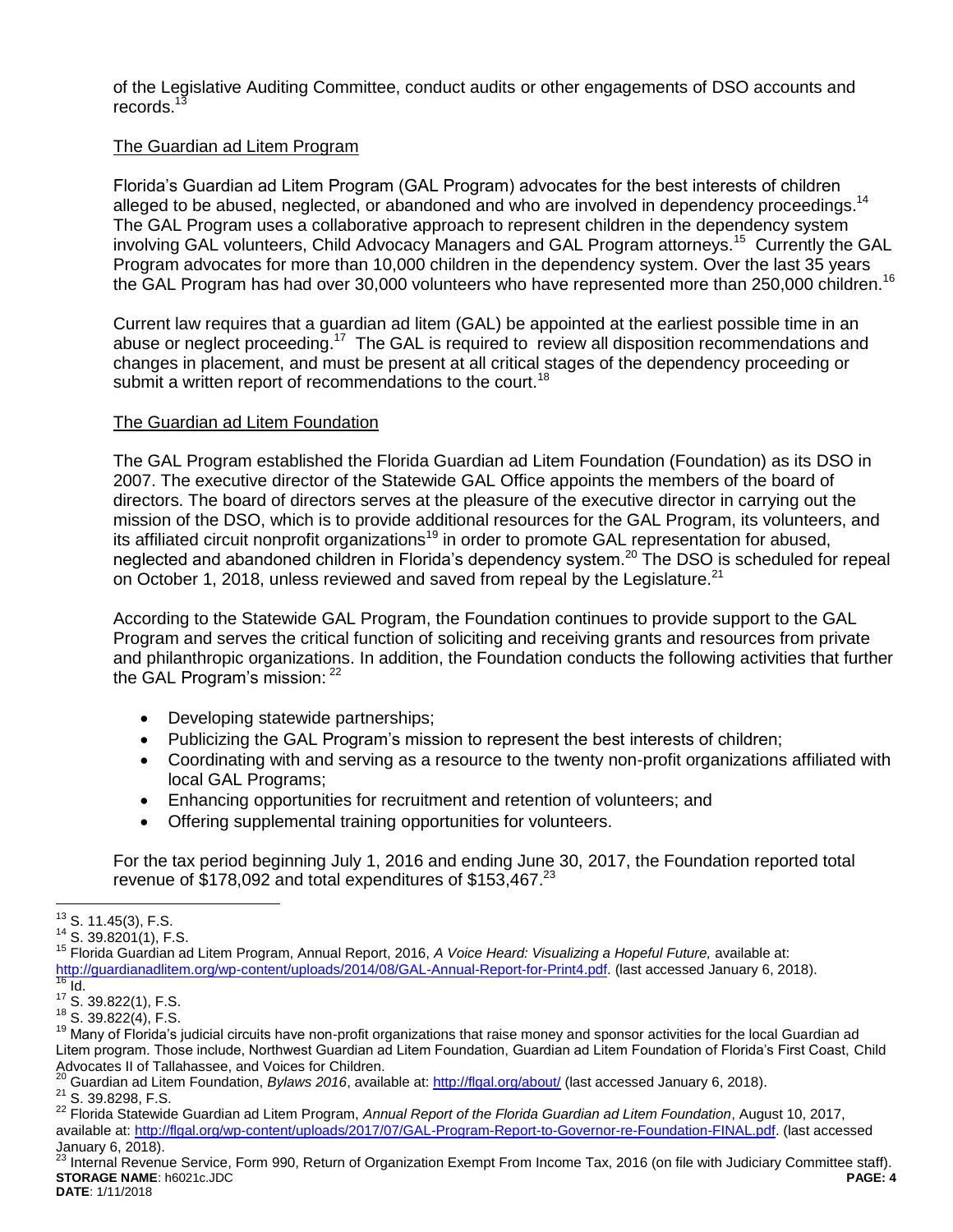## **Effect of the Bill**

HB 6021 removes the scheduled repeal date for the Guardian ad Litem Foundation, the direct-support organization for the Statewide Guardian ad Litem Office. As a result, the DSO will remain in existence until the executive director of the GAL program terminates the contract with the DSO or the DSO is dissolved by the legislature.<sup>24</sup>

The bill is effective upon becoming law.

B. SECTION DIRECTORY:

**Section 1:** Amends s. 39.8298, F.S., relating to Guardian ad Litem direct-support organization. **Section 2:** Provides an effective date.

### **II. FISCAL ANALYSIS & ECONOMIC IMPACT STATEMENT**

- A. FISCAL IMPACT ON STATE GOVERNMENT:
	- 1. Revenues:

None.

2. Expenditures:

None.

- B. FISCAL IMPACT ON LOCAL GOVERNMENTS:
	- 1. Revenues:

None.

2. Expenditures:

None.

C. DIRECT ECONOMIC IMPACT ON PRIVATE SECTOR:

None.

D. FISCAL COMMENTS:

None.

### **III. COMMENTS**

- A. CONSTITUTIONAL ISSUES:
	- 1. Applicability of Municipality/County Mandates Provision:

The bill does not appear to require counties or municipalities to take an action requiring the expenditure of funds, reduce the authority that counties or municipalities have to raise revenue in the aggregate, nor reduce the percentage of state tax shared with counties or municipalities.

2. Other:

 $\overline{a}$ 

**STORAGE NAME**: h6021c.JDC **PAGE: 5 DATE**: 1/11/2018  $^{24}$  SS. 39.8298(1)(c) and (2)(c), F.S.; Supra, F[N 1](#page-1-1)